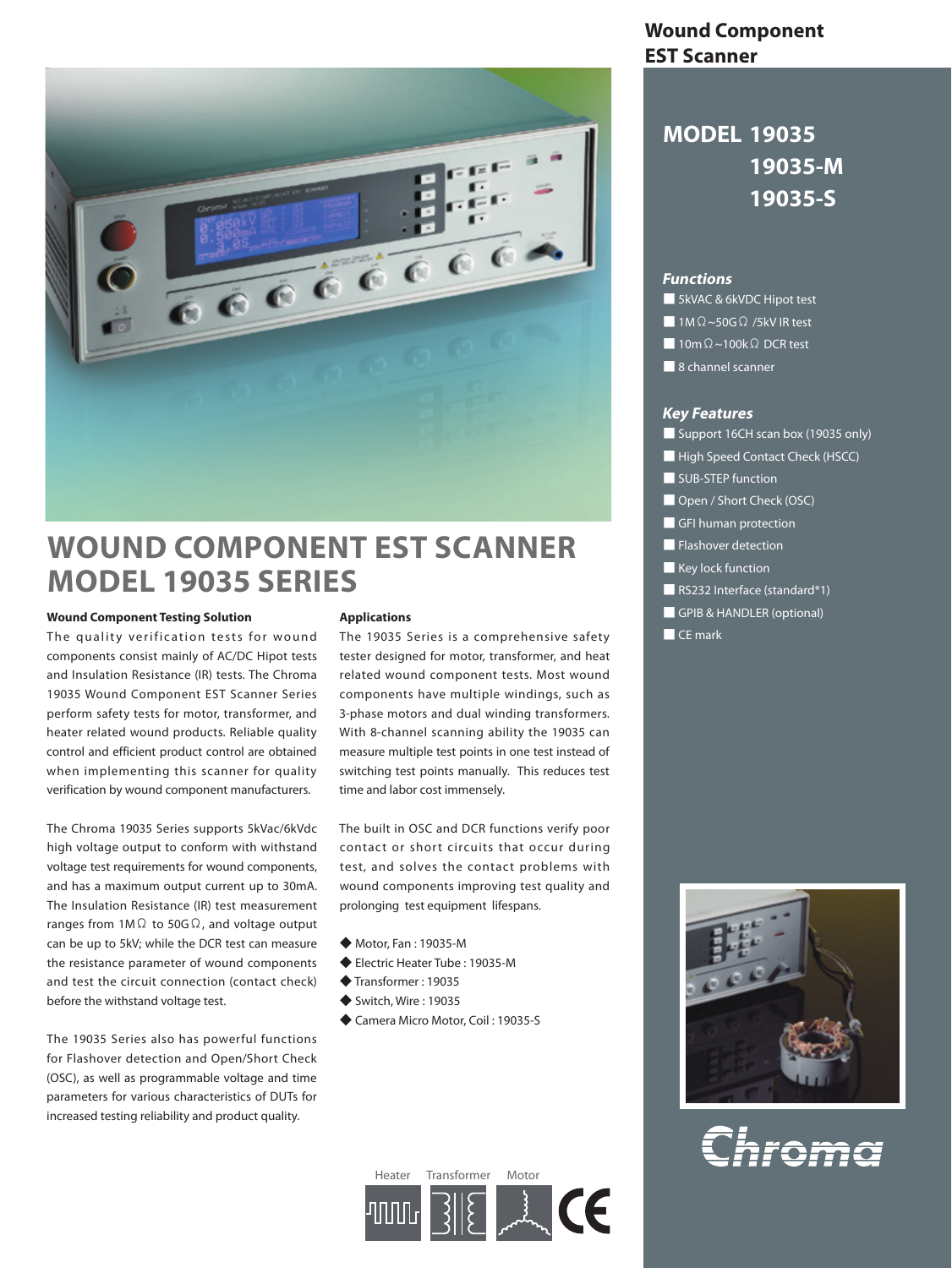## **MEASUREMENT TECHNOLOGY**

#### **FLASHOVER DETECTION**

The 19035 has the same flashover detection as other Chroma EST testers. Flashover is the electrical discharge generated by high electrical fields inside or on the surface of insulation materials that cause the DUT to lose its insulation characteristics and form a transient or discontinuous discharge. It can cause a carbonized conductive path through insulation materials or damage the product under test. Flashover cannot be detected by monitoring leakage current only. The change rates of test voltage and leakage current must be monitored in order to detect flashover, as its detection is one of the most indispensable test items for electrical safety testing.

#### **GROUND FAULT INTERRUPT (GFI)**

The requirements for test environments indicate that test equipment should be equipped with an auto interrupt device, thus Chroma developed the Ground Fault Interrupt (GFI) function to protect users. When the current difference iH (i<sub>1</sub>-i<sub>2</sub>) between i<sub>1</sub> and i<sub>2</sub> detected by current meters A<sub>1</sub> and A<sub>2</sub> is too high, the GFI device will immediately cut off the power supply to protect the human body from electrical shock. GFI is not only compliant with safety standards but is also a safeguard for operating personnel.



#### **OPEN / SHORT CHECK (OSC)**

OSC function check for Open (bad connection) or Short (DUT short circuited) occurring during test. If a DUT has an open circuit during test, the unit might be misjudged for a good one. If a DUT has a short circuit, OSC function can filter it out to diminish the damage to the fixture and save test costs.

In general, products under Hi-pot test have capacitance (C<sub>x</sub>). C<sub>x</sub> could be tens of pF to several  $\mu$ F under normal conditions. When the circuit connection is interrupted, a small capacitance will be formed on the broken interface, usually lower than 10pF. This makes the entire capacitance of the product lower than the normal value. The capacitance of a product may be higher than normal when the product is short-circuited or near short circuit. Thus the high/low limit of capacitance variation can be used to identify short circuit problems.



 $Cm = Cc * Cx / (Cc + Cx) << Cx$ 



#### **HIGH SPEED CONTACT CHECK(HSCC)**

HSCC mode is a new measurement technology for contact checks. It scans the circuit contact with multiple test points in a very short period of time. With this new feature, contact checks can be performed quickly prior to theHipot test.

#### **DCR MEASUREMENT 2W/4W**

DCR measurement for two-wire/four-wire is one of the standard test items. The two-wire measurement is suitable for major DCR, whereas the four-wire measurement is suitable for minor DCR since it is more accurate.

#### **Temp Compensation**

Problems caused by temp differences will usually occur while measuring minor DCR values, when the temp difference and the measured resistance value will be different. With the Temp Compensation function that has been added to the 19035, the DCR is converted to the measured value under standard temp via temp coefficient conversion. Thus, the measured difference generated by temp differences will be reduced.



#### **DCR Balance**

Checking DCR balance of motor windings is just as important as checking inductance balance of the windings. When the EMF drive of different windings are not matched the rotational torque force will be unbalanced causing additional shaft wobble, vibration and bearing wear which affects long term life of the motor. The DCR Balance calculates the difference between the max and min DCR of the windings and compares that value to an acceptable programmable level, which in turn gives a PASS/FAIL output result for DCR balance. The DCR Balance Test is an auxiliary test tool for motors which helps establish long-term reliability of motors.

### **Contact Check**

DCR tests not only measure the resistance of a winding, but also check the connections before the Hipot test. Chroma 19035 can perform DCR measurement on windings to check for external contact, and specifically for capacitance lower than 20 pF between the test points in a wound component.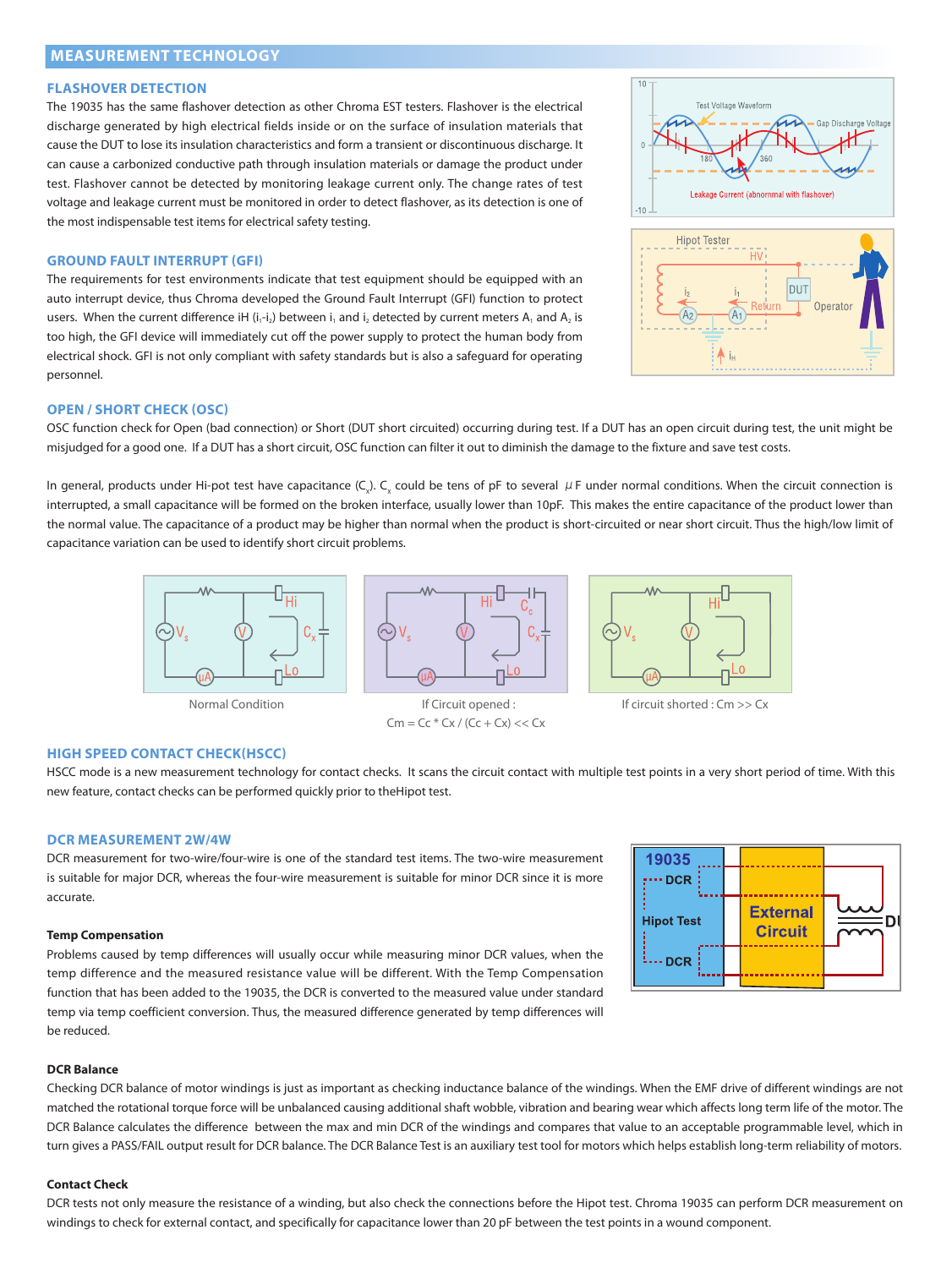## **APPLICATIONS**

## **MOTOR/DC FAN SEMI-FINISHED PRODUCTS ELECTRICAL TESTING**

Motor, DC fan and other semi-finished products of electrical rotating machinery including stator and rotor require Hipot, DC resistance and layer short tests.

The 19035-M can offer four-wire DCR measurement without computer control. Users can scan test two DUTs at a time via 8 test terminals which have separate Drive and Sense terminals to increase productivity.

CH 1, 2, 3, 5, 6, 7 can be set High/Off CH 4, 8, can be set Low/Off

## **SUB-STEP FUNCTION FOR MULTI-UUT TESTING**

Parallel testing is often used as a solution for enhancing the efficiency of withstand voltage tests during production. However, if current high/low limit are not set correctly, defective products may be released, and good products may be misjudged as defective and sent to subsequent stations for unnecessary retesting.

In order to solve the parallel test problem and reduce the number of stations and cost, the 19035 Series provides a Sub-Step function. The fail condition can be set as a Sub-Step activation condition by editing the program sequence when parallel testing is required for production. This means taht the Sub-Step test will be conducted only when the main test item (parallel) failed and will determine which DUT is faulty. With the implementation of this function, the efficiency of withstand voltage test is improved significantly on the production line. Example:

STEP 1: AC Hipot / pin1 to pin5, 6, 7 Sub step A: AC Hipot / pin1 to pin5 Sub step B: AC Hipot / pin1 to pin6 Sub step C: AC Hipot / pin1 to pin7

## **40-CHANNEL SCAN FOR WOUND COMPONENT HIPOT TEST**

The new, optional A190359 16CH HV External Scanning Box provides 16 test channels. Each channel can be set as H (High Voltage Output), L (Return Low), or Off. With a 19035 and A190359 combination, the efficiency of wound component tests can be improved. With one 19035 and two A190359 units, up to 40 test channels are available. In addition, the contact check and tests of multi-pin components or products can all be done at once.

## **PANEL DESCRIPTION**







Wound Component EST Scanner Model 19035





- **1. Power switch**
- **2. Unknown test terminal**
- **3. Stop key**
- **4. Start key**
- **5. LCD panel**
- **6. Function keys**
- **7. Test key**
- **8. Main index key**
- **9. System key**
- **10. Cursor keys and enter key**
- **11. Ground terminal**
- **12. Interlock**
- **13. RS232 interface (standard\*1, option\*1)**
- **14. Line voltage selector**
- **15. Ground terminal**
- **16. AC line input**
- **17. GPIB/HANDLER/TEMP interface (optional)**
- **18. Scan Interface**